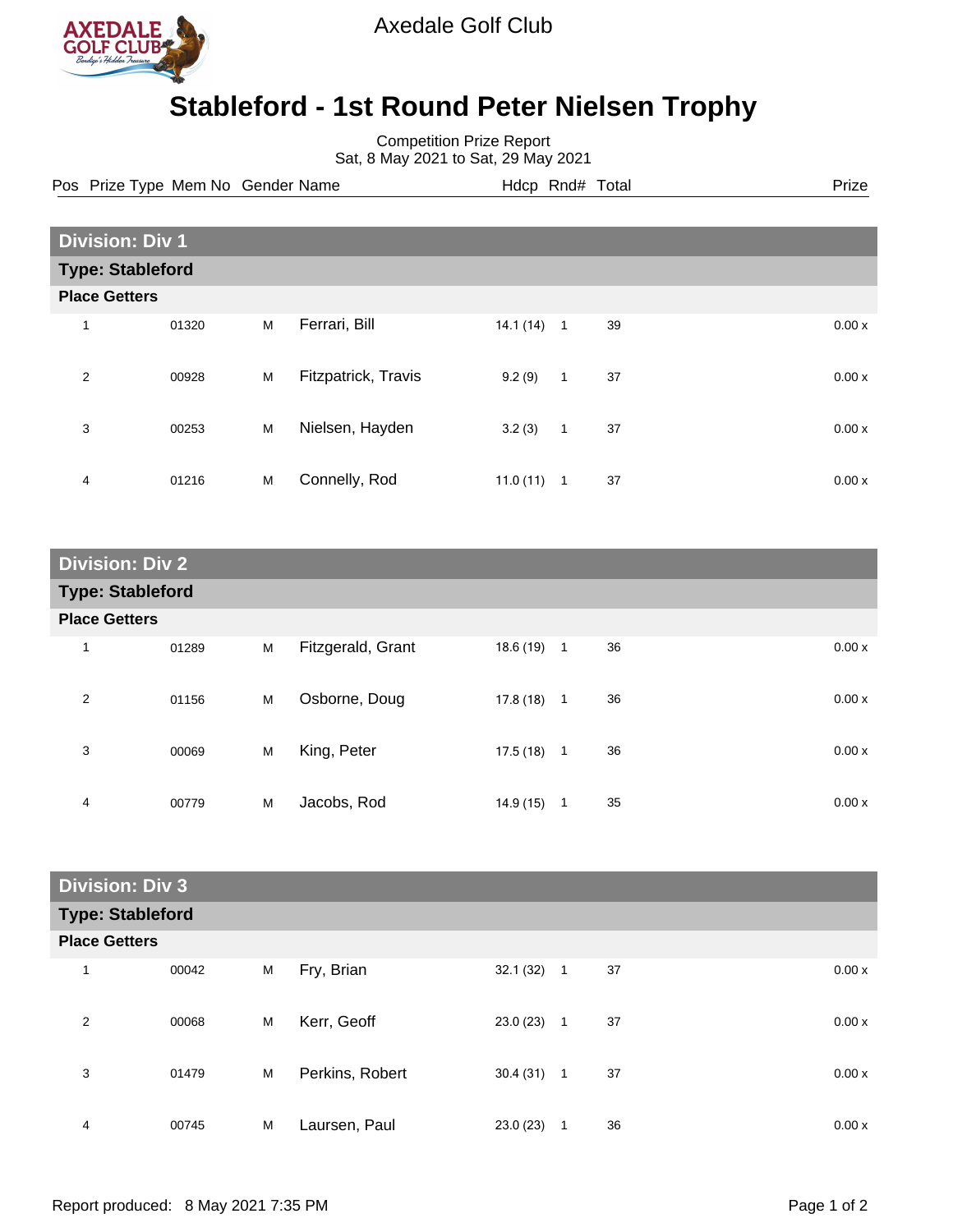| <b>Division: Overall</b> |       |   |                   |              |                            |    |       |
|--------------------------|-------|---|-------------------|--------------|----------------------------|----|-------|
| <b>Type: Stableford</b>  |       |   |                   |              |                            |    |       |
| <b>Ball Rundowns</b>     |       |   |                   |              |                            |    |       |
| (no. 1)                  | 00343 | М | McGibbon, Stuart  | 8.4(9)       | $\overline{1}$             | 37 | 0.00x |
| (no. 2)                  | 00090 | M | Ivey, David       | 9.1(9)       | $\overline{1}$             | 36 | 0.00x |
| (no. 3)                  | 01565 | M | Edwards, Stephen  | 29.5 (30)    | $\overline{\phantom{0}}$   | 36 | 0.00x |
| (no. 4)                  | 00248 | M | Sabaliauskas, Vik | $25.5(26)$ 1 |                            | 36 | 0.00x |
| (no. 5)                  | 00997 | M | Davies, Mark      | 21.6(22)     | $\overline{\phantom{0}}$ 1 | 36 | 0.00x |
| (no. 6)                  | 00130 | M | Stewart, Peter    | $20.5(21)$ 1 |                            | 36 | 0.00x |
| (no. 7)                  | 00032 | M | Randles, John     | $20.5(21)$ 1 |                            | 35 | 0.00x |
| (no. 8)                  | 01312 | M | Day, Gary         | $13.9(14)$ 1 |                            | 35 | 0.00x |
| (no. 9)                  | 01326 | M | McKenzie, Paul    | $10.5(11)$ 1 |                            | 35 | 0.00x |
| (no. 10)                 | 00024 | М | Crawford, Kevin   | $19.3(20)$ 1 |                            | 35 | 0.00x |